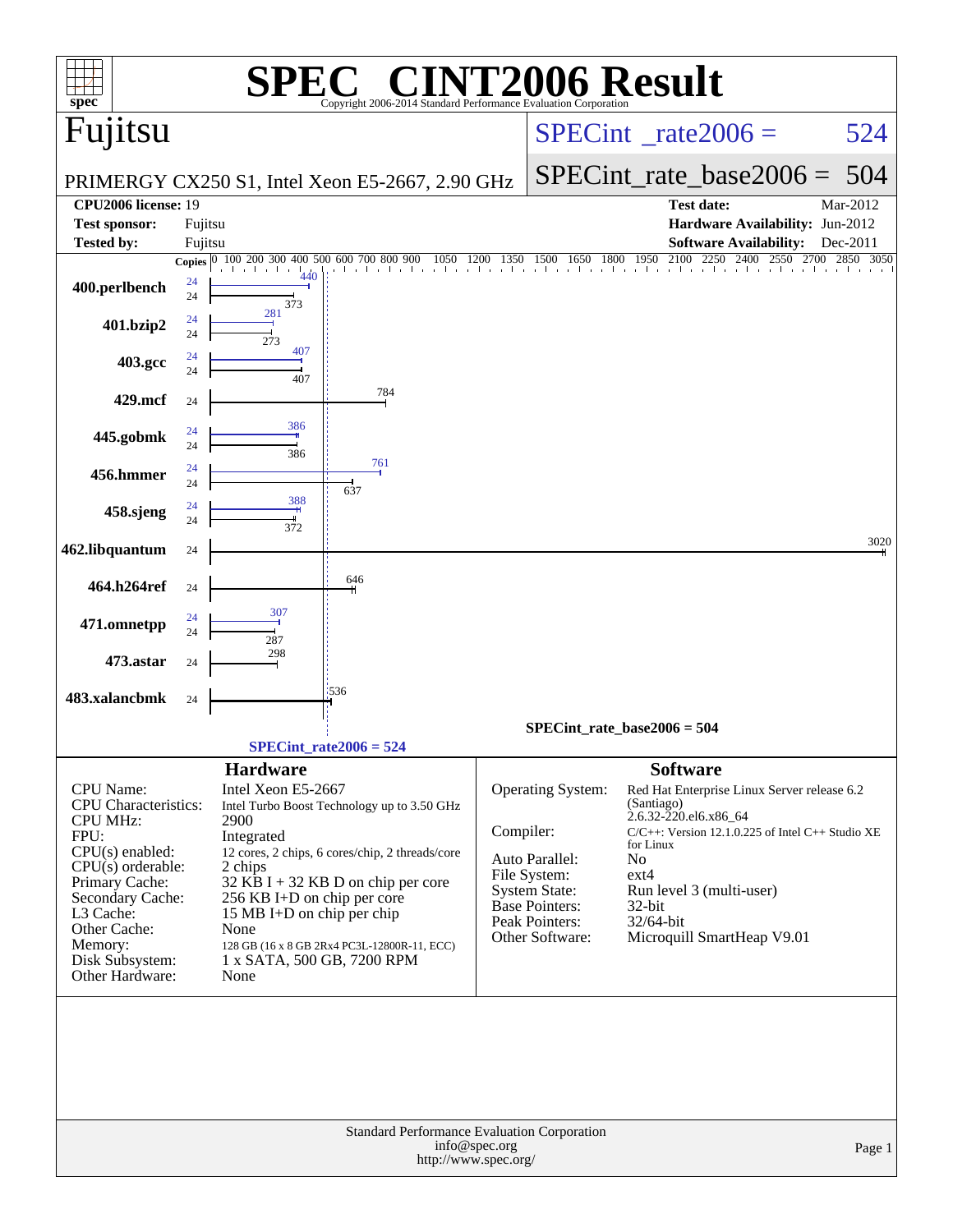

# Fujitsu

## SPECint rate $2006 = 524$

PRIMERGY CX250 S1, Intel Xeon E5-2667, 2.90 GHz

[SPECint\\_rate\\_base2006 =](http://www.spec.org/auto/cpu2006/Docs/result-fields.html#SPECintratebase2006) 504

**[CPU2006 license:](http://www.spec.org/auto/cpu2006/Docs/result-fields.html#CPU2006license)** 19 **[Test date:](http://www.spec.org/auto/cpu2006/Docs/result-fields.html#Testdate)** Mar-2012

**[Test sponsor:](http://www.spec.org/auto/cpu2006/Docs/result-fields.html#Testsponsor)** Fujitsu **[Hardware Availability:](http://www.spec.org/auto/cpu2006/Docs/result-fields.html#HardwareAvailability)** Jun-2012 **[Tested by:](http://www.spec.org/auto/cpu2006/Docs/result-fields.html#Testedby)** Fujitsu **[Software Availability:](http://www.spec.org/auto/cpu2006/Docs/result-fields.html#SoftwareAvailability)** Dec-2011

#### **[Results Table](http://www.spec.org/auto/cpu2006/Docs/result-fields.html#ResultsTable)**

|                                                                                                          | <b>Base</b>   |                |       |                |       | <b>Peak</b>    |            |               |                |              |                |              |                |              |
|----------------------------------------------------------------------------------------------------------|---------------|----------------|-------|----------------|-------|----------------|------------|---------------|----------------|--------------|----------------|--------------|----------------|--------------|
| <b>Benchmark</b>                                                                                         | <b>Copies</b> | <b>Seconds</b> | Ratio | <b>Seconds</b> | Ratio | <b>Seconds</b> | Ratio      | <b>Copies</b> | <b>Seconds</b> | <b>Ratio</b> | <b>Seconds</b> | <b>Ratio</b> | <b>Seconds</b> | <b>Ratio</b> |
| 400.perlbench                                                                                            | 24            | 630            | 372   | 629            | 373   | 629            | 373        | 24            | 532            | 440          | 536            | 437          | 532            | 440          |
| 401.bzip2                                                                                                | 24            | 847            | 273   | 849            | 273   | 849            | 273        | 24            | 825            | 281          | 825            | 281          | 823            | 281          |
| $403.\mathrm{gcc}$                                                                                       | 24            | 474            | 408   | 475            | 407   | 475            | 406        | 24            | 476            | 406          | 475            | 407          | 474            | 408          |
| $429$ .mcf                                                                                               | 24            | 279            | 785   | 279            | 784   | 279            | 783        | 24            | 279            | 785          | 279            | 784          | 279            | 783          |
| $445$ .gobmk                                                                                             | 24            | 652            | 386   | 654            | 385   | 653            | <u>386</u> | 24            | 639            | 394          | 653            | 386          | 658            | 383          |
| 456.hmmer                                                                                                | 24            | 354            | 632   | 351            | 637   | 352            | 637        | 24            | 294            | 762          | 294            | 761          | 295            | 759          |
| 458 sjeng                                                                                                | 24            | 781            | 372   | 766            | 379   | 782            | 372        | 24            | 748            | 388          | 727            | 400          | 748            | <b>388</b>   |
| 462.libquantum                                                                                           | 24            | 165            | 3020  | 165            | 3000  | 165            | 3020       | 24            | 165            | 3020         | 165            | 3000         | 165            | 3020         |
| 464.h264ref                                                                                              | 24            | 819            | 649   | 842            | 631   | 822            | 646        | 24            | 819            | 649          | 842            | 631          | 822            | 646          |
| 471.omnetpp                                                                                              | 24            | 522            | 287   | 522            | 288   | 522            | 287        | 24            | 488            | 307          | 487            | 308          | 489            | 307          |
| $473.$ astar                                                                                             | 24            | 565            | 298   | 566            | 298   | 562            | 300        | 24            | 565            | 298          | 566            | 298          | 562            | 300          |
| 483.xalancbmk                                                                                            | 24            | 306            | 541   | 309            | 535   | 309            | 536        | 24            | 306            | 541          | 309            | 535          | 309            | 536          |
| Results appear in the order in which they were run. Bold underlined text indicates a median measurement. |               |                |       |                |       |                |            |               |                |              |                |              |                |              |

#### **[Submit Notes](http://www.spec.org/auto/cpu2006/Docs/result-fields.html#SubmitNotes)**

 The numactl mechanism was used to bind copies to processors. The config file option 'submit' was used to generate numactl commands to bind each copy to a specific processor. For details, please see the config file.

### **[Operating System Notes](http://www.spec.org/auto/cpu2006/Docs/result-fields.html#OperatingSystemNotes)**

 Stack size set to unlimited using "ulimit -s unlimited" Transparent Huge Pages enabled with: echo always > /sys/kernel/mm/redhat\_transparent\_hugepage/enabled runspec command invoked through numactl i.e.: numactl --interleave=all runspec <etc>

#### **[General Notes](http://www.spec.org/auto/cpu2006/Docs/result-fields.html#GeneralNotes)**

Environment variables set by runspec before the start of the run: LD\_LIBRARY\_PATH = "/SPECcpu2006/libs/32:/SPECcpu2006/libs/64"

 Binaries compiled on a system with 1x Core i7-860 CPU + 8GB memory using RHEL5.5 This result was measured on the PRIMERGY CX250 S1. The PRIMERGY CX250 S1 and the PRIMERGY CX270 S1 are electronically equivalent. For information about Fujitsu please visit: <http://www.fujitsu.com>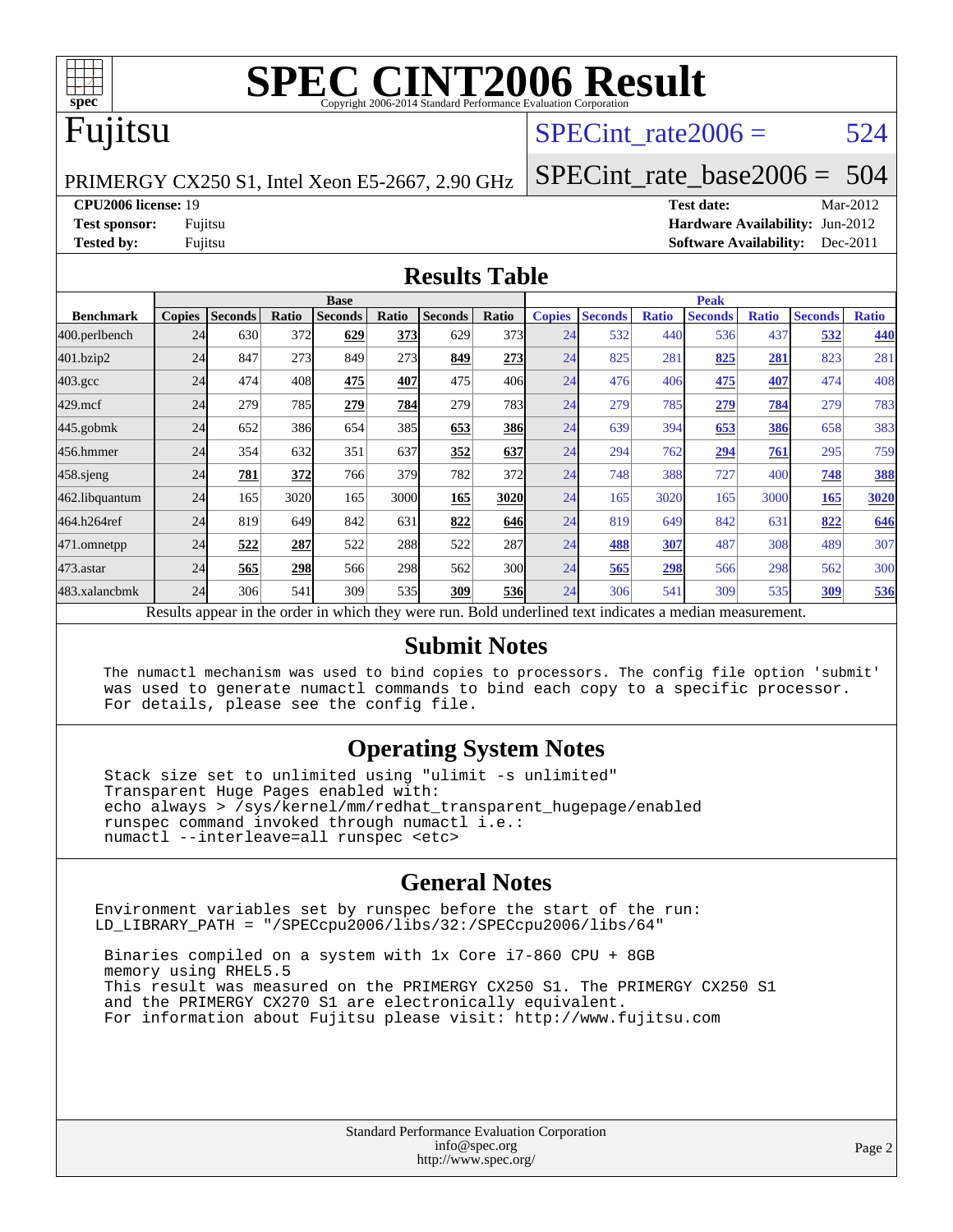

# Fujitsu

SPECint rate $2006 = 524$ 

PRIMERGY CX250 S1, Intel Xeon E5-2667, 2.90 GHz

#### **[CPU2006 license:](http://www.spec.org/auto/cpu2006/Docs/result-fields.html#CPU2006license)** 19 **[Test date:](http://www.spec.org/auto/cpu2006/Docs/result-fields.html#Testdate)** Mar-2012

[SPECint\\_rate\\_base2006 =](http://www.spec.org/auto/cpu2006/Docs/result-fields.html#SPECintratebase2006) 504

**[Test sponsor:](http://www.spec.org/auto/cpu2006/Docs/result-fields.html#Testsponsor)** Fujitsu **[Hardware Availability:](http://www.spec.org/auto/cpu2006/Docs/result-fields.html#HardwareAvailability)** Jun-2012 **[Tested by:](http://www.spec.org/auto/cpu2006/Docs/result-fields.html#Testedby)** Fujitsu **Fugital Example 2011 [Software Availability:](http://www.spec.org/auto/cpu2006/Docs/result-fields.html#SoftwareAvailability)** Dec-2011

# **[Base Compiler Invocation](http://www.spec.org/auto/cpu2006/Docs/result-fields.html#BaseCompilerInvocation)**

[C benchmarks](http://www.spec.org/auto/cpu2006/Docs/result-fields.html#Cbenchmarks):  $\text{icc}$   $-\text{m32}$ 

[C++ benchmarks:](http://www.spec.org/auto/cpu2006/Docs/result-fields.html#CXXbenchmarks) [icpc -m32](http://www.spec.org/cpu2006/results/res2012q3/cpu2006-20120605-22831.flags.html#user_CXXbase_intel_icpc_4e5a5ef1a53fd332b3c49e69c3330699)

## **[Base Portability Flags](http://www.spec.org/auto/cpu2006/Docs/result-fields.html#BasePortabilityFlags)**

 400.perlbench: [-DSPEC\\_CPU\\_LINUX\\_IA32](http://www.spec.org/cpu2006/results/res2012q3/cpu2006-20120605-22831.flags.html#b400.perlbench_baseCPORTABILITY_DSPEC_CPU_LINUX_IA32) 462.libquantum: [-DSPEC\\_CPU\\_LINUX](http://www.spec.org/cpu2006/results/res2012q3/cpu2006-20120605-22831.flags.html#b462.libquantum_baseCPORTABILITY_DSPEC_CPU_LINUX) 483.xalancbmk: [-DSPEC\\_CPU\\_LINUX](http://www.spec.org/cpu2006/results/res2012q3/cpu2006-20120605-22831.flags.html#b483.xalancbmk_baseCXXPORTABILITY_DSPEC_CPU_LINUX)

# **[Base Optimization Flags](http://www.spec.org/auto/cpu2006/Docs/result-fields.html#BaseOptimizationFlags)**

[C benchmarks](http://www.spec.org/auto/cpu2006/Docs/result-fields.html#Cbenchmarks):

[-xSSE4.2](http://www.spec.org/cpu2006/results/res2012q3/cpu2006-20120605-22831.flags.html#user_CCbase_f-xSSE42_f91528193cf0b216347adb8b939d4107) [-ipo](http://www.spec.org/cpu2006/results/res2012q3/cpu2006-20120605-22831.flags.html#user_CCbase_f-ipo) [-O3](http://www.spec.org/cpu2006/results/res2012q3/cpu2006-20120605-22831.flags.html#user_CCbase_f-O3) [-no-prec-div](http://www.spec.org/cpu2006/results/res2012q3/cpu2006-20120605-22831.flags.html#user_CCbase_f-no-prec-div) [-opt-prefetch](http://www.spec.org/cpu2006/results/res2012q3/cpu2006-20120605-22831.flags.html#user_CCbase_f-opt-prefetch) [-opt-mem-layout-trans=3](http://www.spec.org/cpu2006/results/res2012q3/cpu2006-20120605-22831.flags.html#user_CCbase_f-opt-mem-layout-trans_a7b82ad4bd7abf52556d4961a2ae94d5)

[C++ benchmarks:](http://www.spec.org/auto/cpu2006/Docs/result-fields.html#CXXbenchmarks)

[-xSSE4.2](http://www.spec.org/cpu2006/results/res2012q3/cpu2006-20120605-22831.flags.html#user_CXXbase_f-xSSE42_f91528193cf0b216347adb8b939d4107) [-ipo](http://www.spec.org/cpu2006/results/res2012q3/cpu2006-20120605-22831.flags.html#user_CXXbase_f-ipo) [-O3](http://www.spec.org/cpu2006/results/res2012q3/cpu2006-20120605-22831.flags.html#user_CXXbase_f-O3) [-no-prec-div](http://www.spec.org/cpu2006/results/res2012q3/cpu2006-20120605-22831.flags.html#user_CXXbase_f-no-prec-div) [-opt-prefetch](http://www.spec.org/cpu2006/results/res2012q3/cpu2006-20120605-22831.flags.html#user_CXXbase_f-opt-prefetch) [-opt-mem-layout-trans=3](http://www.spec.org/cpu2006/results/res2012q3/cpu2006-20120605-22831.flags.html#user_CXXbase_f-opt-mem-layout-trans_a7b82ad4bd7abf52556d4961a2ae94d5) [-Wl,-z,muldefs](http://www.spec.org/cpu2006/results/res2012q3/cpu2006-20120605-22831.flags.html#user_CXXbase_link_force_multiple1_74079c344b956b9658436fd1b6dd3a8a) [-L/smartheap -lsmartheap](http://www.spec.org/cpu2006/results/res2012q3/cpu2006-20120605-22831.flags.html#user_CXXbase_SmartHeap_7c9e394a5779e1a7fec7c221e123830c)

## **[Base Other Flags](http://www.spec.org/auto/cpu2006/Docs/result-fields.html#BaseOtherFlags)**

[C benchmarks](http://www.spec.org/auto/cpu2006/Docs/result-fields.html#Cbenchmarks):

403.gcc: [-Dalloca=\\_alloca](http://www.spec.org/cpu2006/results/res2012q3/cpu2006-20120605-22831.flags.html#b403.gcc_baseEXTRA_CFLAGS_Dalloca_be3056838c12de2578596ca5467af7f3)

# **[Peak Compiler Invocation](http://www.spec.org/auto/cpu2006/Docs/result-fields.html#PeakCompilerInvocation)**

[C benchmarks \(except as noted below\)](http://www.spec.org/auto/cpu2006/Docs/result-fields.html#Cbenchmarksexceptasnotedbelow): [icc -m32](http://www.spec.org/cpu2006/results/res2012q3/cpu2006-20120605-22831.flags.html#user_CCpeak_intel_icc_5ff4a39e364c98233615fdd38438c6f2) 400.perlbench: [icc -m64](http://www.spec.org/cpu2006/results/res2012q3/cpu2006-20120605-22831.flags.html#user_peakCCLD400_perlbench_intel_icc_64bit_bda6cc9af1fdbb0edc3795bac97ada53) 401.bzip2: [icc -m64](http://www.spec.org/cpu2006/results/res2012q3/cpu2006-20120605-22831.flags.html#user_peakCCLD401_bzip2_intel_icc_64bit_bda6cc9af1fdbb0edc3795bac97ada53)

456.hmmer: [icc -m64](http://www.spec.org/cpu2006/results/res2012q3/cpu2006-20120605-22831.flags.html#user_peakCCLD456_hmmer_intel_icc_64bit_bda6cc9af1fdbb0edc3795bac97ada53)

458.sjeng: [icc -m64](http://www.spec.org/cpu2006/results/res2012q3/cpu2006-20120605-22831.flags.html#user_peakCCLD458_sjeng_intel_icc_64bit_bda6cc9af1fdbb0edc3795bac97ada53)

```
C++ benchmarks: 
icpc -m32
```
Standard Performance Evaluation Corporation [info@spec.org](mailto:info@spec.org) <http://www.spec.org/>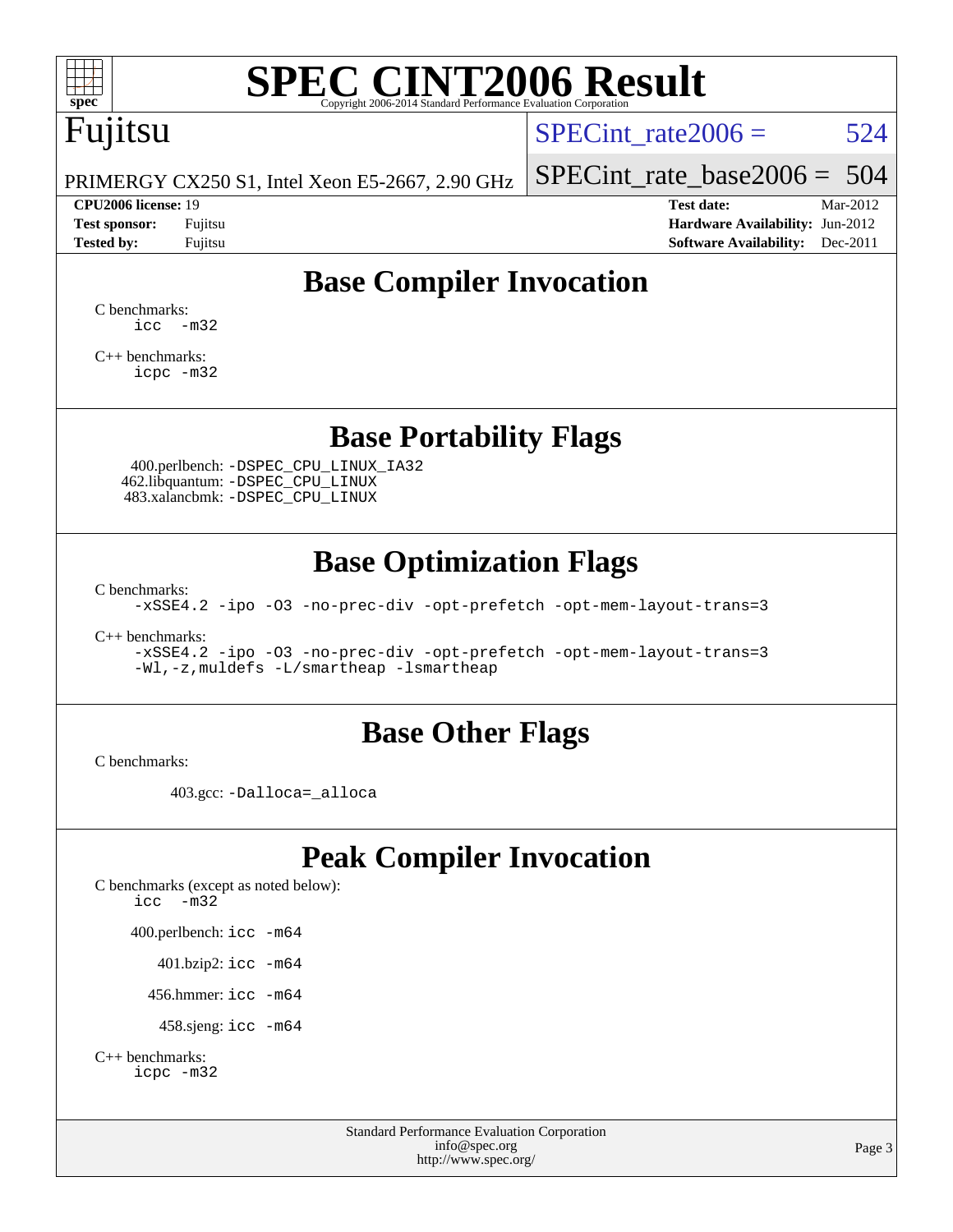

# Fujitsu

SPECint rate $2006 = 524$ 

PRIMERGY CX250 S1, Intel Xeon E5-2667, 2.90 GHz

SPECint rate base2006 =  $504$ 

**[CPU2006 license:](http://www.spec.org/auto/cpu2006/Docs/result-fields.html#CPU2006license)** 19 **[Test date:](http://www.spec.org/auto/cpu2006/Docs/result-fields.html#Testdate)** Mar-2012 **[Test sponsor:](http://www.spec.org/auto/cpu2006/Docs/result-fields.html#Testsponsor)** Fujitsu **[Hardware Availability:](http://www.spec.org/auto/cpu2006/Docs/result-fields.html#HardwareAvailability)** Jun-2012 **[Tested by:](http://www.spec.org/auto/cpu2006/Docs/result-fields.html#Testedby)** Fujitsu **Fugital Example 2011 [Software Availability:](http://www.spec.org/auto/cpu2006/Docs/result-fields.html#SoftwareAvailability)** Dec-2011

# **[Peak Portability Flags](http://www.spec.org/auto/cpu2006/Docs/result-fields.html#PeakPortabilityFlags)**

 400.perlbench: [-DSPEC\\_CPU\\_LP64](http://www.spec.org/cpu2006/results/res2012q3/cpu2006-20120605-22831.flags.html#b400.perlbench_peakCPORTABILITY_DSPEC_CPU_LP64) [-DSPEC\\_CPU\\_LINUX\\_X64](http://www.spec.org/cpu2006/results/res2012q3/cpu2006-20120605-22831.flags.html#b400.perlbench_peakCPORTABILITY_DSPEC_CPU_LINUX_X64) 401.bzip2: [-DSPEC\\_CPU\\_LP64](http://www.spec.org/cpu2006/results/res2012q3/cpu2006-20120605-22831.flags.html#suite_peakCPORTABILITY401_bzip2_DSPEC_CPU_LP64) 456.hmmer: [-DSPEC\\_CPU\\_LP64](http://www.spec.org/cpu2006/results/res2012q3/cpu2006-20120605-22831.flags.html#suite_peakCPORTABILITY456_hmmer_DSPEC_CPU_LP64) 458.sjeng: [-DSPEC\\_CPU\\_LP64](http://www.spec.org/cpu2006/results/res2012q3/cpu2006-20120605-22831.flags.html#suite_peakCPORTABILITY458_sjeng_DSPEC_CPU_LP64) 462.libquantum: [-DSPEC\\_CPU\\_LINUX](http://www.spec.org/cpu2006/results/res2012q3/cpu2006-20120605-22831.flags.html#b462.libquantum_peakCPORTABILITY_DSPEC_CPU_LINUX) 483.xalancbmk: [-DSPEC\\_CPU\\_LINUX](http://www.spec.org/cpu2006/results/res2012q3/cpu2006-20120605-22831.flags.html#b483.xalancbmk_peakCXXPORTABILITY_DSPEC_CPU_LINUX)

# **[Peak Optimization Flags](http://www.spec.org/auto/cpu2006/Docs/result-fields.html#PeakOptimizationFlags)**

[C benchmarks](http://www.spec.org/auto/cpu2006/Docs/result-fields.html#Cbenchmarks):

 400.perlbench: [-xSSE4.2](http://www.spec.org/cpu2006/results/res2012q3/cpu2006-20120605-22831.flags.html#user_peakPASS2_CFLAGSPASS2_LDCFLAGS400_perlbench_f-xSSE42_f91528193cf0b216347adb8b939d4107)(pass 2) [-prof-gen](http://www.spec.org/cpu2006/results/res2012q3/cpu2006-20120605-22831.flags.html#user_peakPASS1_CFLAGSPASS1_LDCFLAGS400_perlbench_prof_gen_e43856698f6ca7b7e442dfd80e94a8fc)(pass 1) [-ipo](http://www.spec.org/cpu2006/results/res2012q3/cpu2006-20120605-22831.flags.html#user_peakPASS2_CFLAGSPASS2_LDCFLAGS400_perlbench_f-ipo)(pass 2) [-O3](http://www.spec.org/cpu2006/results/res2012q3/cpu2006-20120605-22831.flags.html#user_peakPASS2_CFLAGSPASS2_LDCFLAGS400_perlbench_f-O3)(pass 2) [-no-prec-div](http://www.spec.org/cpu2006/results/res2012q3/cpu2006-20120605-22831.flags.html#user_peakPASS2_CFLAGSPASS2_LDCFLAGS400_perlbench_f-no-prec-div)(pass 2) [-prof-use](http://www.spec.org/cpu2006/results/res2012q3/cpu2006-20120605-22831.flags.html#user_peakPASS2_CFLAGSPASS2_LDCFLAGS400_perlbench_prof_use_bccf7792157ff70d64e32fe3e1250b55)(pass 2) [-auto-ilp32](http://www.spec.org/cpu2006/results/res2012q3/cpu2006-20120605-22831.flags.html#user_peakCOPTIMIZE400_perlbench_f-auto-ilp32) 401.bzip2: [-xSSE4.2](http://www.spec.org/cpu2006/results/res2012q3/cpu2006-20120605-22831.flags.html#user_peakPASS2_CFLAGSPASS2_LDCFLAGS401_bzip2_f-xSSE42_f91528193cf0b216347adb8b939d4107)(pass 2) [-prof-gen](http://www.spec.org/cpu2006/results/res2012q3/cpu2006-20120605-22831.flags.html#user_peakPASS1_CFLAGSPASS1_LDCFLAGS401_bzip2_prof_gen_e43856698f6ca7b7e442dfd80e94a8fc)(pass 1) [-ipo](http://www.spec.org/cpu2006/results/res2012q3/cpu2006-20120605-22831.flags.html#user_peakPASS2_CFLAGSPASS2_LDCFLAGS401_bzip2_f-ipo)(pass 2) [-O3](http://www.spec.org/cpu2006/results/res2012q3/cpu2006-20120605-22831.flags.html#user_peakPASS2_CFLAGSPASS2_LDCFLAGS401_bzip2_f-O3)(pass 2) [-no-prec-div](http://www.spec.org/cpu2006/results/res2012q3/cpu2006-20120605-22831.flags.html#user_peakPASS2_CFLAGSPASS2_LDCFLAGS401_bzip2_f-no-prec-div)(pass 2) [-prof-use](http://www.spec.org/cpu2006/results/res2012q3/cpu2006-20120605-22831.flags.html#user_peakPASS2_CFLAGSPASS2_LDCFLAGS401_bzip2_prof_use_bccf7792157ff70d64e32fe3e1250b55)(pass 2) [-opt-prefetch](http://www.spec.org/cpu2006/results/res2012q3/cpu2006-20120605-22831.flags.html#user_peakCOPTIMIZE401_bzip2_f-opt-prefetch) [-auto-ilp32](http://www.spec.org/cpu2006/results/res2012q3/cpu2006-20120605-22831.flags.html#user_peakCOPTIMIZE401_bzip2_f-auto-ilp32) [-ansi-alias](http://www.spec.org/cpu2006/results/res2012q3/cpu2006-20120605-22831.flags.html#user_peakCOPTIMIZE401_bzip2_f-ansi-alias) 403.gcc: [-xSSE4.2](http://www.spec.org/cpu2006/results/res2012q3/cpu2006-20120605-22831.flags.html#user_peakCOPTIMIZE403_gcc_f-xSSE42_f91528193cf0b216347adb8b939d4107) [-ipo](http://www.spec.org/cpu2006/results/res2012q3/cpu2006-20120605-22831.flags.html#user_peakCOPTIMIZE403_gcc_f-ipo) [-O3](http://www.spec.org/cpu2006/results/res2012q3/cpu2006-20120605-22831.flags.html#user_peakCOPTIMIZE403_gcc_f-O3) [-no-prec-div](http://www.spec.org/cpu2006/results/res2012q3/cpu2006-20120605-22831.flags.html#user_peakCOPTIMIZE403_gcc_f-no-prec-div) 429.mcf: basepeak = yes 445.gobmk: [-xSSE4.2](http://www.spec.org/cpu2006/results/res2012q3/cpu2006-20120605-22831.flags.html#user_peakPASS2_CFLAGSPASS2_LDCFLAGS445_gobmk_f-xSSE42_f91528193cf0b216347adb8b939d4107)(pass 2) [-prof-gen](http://www.spec.org/cpu2006/results/res2012q3/cpu2006-20120605-22831.flags.html#user_peakPASS1_CFLAGSPASS1_LDCFLAGS445_gobmk_prof_gen_e43856698f6ca7b7e442dfd80e94a8fc)(pass 1) [-prof-use](http://www.spec.org/cpu2006/results/res2012q3/cpu2006-20120605-22831.flags.html#user_peakPASS2_CFLAGSPASS2_LDCFLAGS445_gobmk_prof_use_bccf7792157ff70d64e32fe3e1250b55)(pass 2) [-ansi-alias](http://www.spec.org/cpu2006/results/res2012q3/cpu2006-20120605-22831.flags.html#user_peakCOPTIMIZE445_gobmk_f-ansi-alias) [-opt-mem-layout-trans=3](http://www.spec.org/cpu2006/results/res2012q3/cpu2006-20120605-22831.flags.html#user_peakCOPTIMIZE445_gobmk_f-opt-mem-layout-trans_a7b82ad4bd7abf52556d4961a2ae94d5) 456.hmmer: [-xSSE4.2](http://www.spec.org/cpu2006/results/res2012q3/cpu2006-20120605-22831.flags.html#user_peakCOPTIMIZE456_hmmer_f-xSSE42_f91528193cf0b216347adb8b939d4107) [-ipo](http://www.spec.org/cpu2006/results/res2012q3/cpu2006-20120605-22831.flags.html#user_peakCOPTIMIZE456_hmmer_f-ipo) [-O3](http://www.spec.org/cpu2006/results/res2012q3/cpu2006-20120605-22831.flags.html#user_peakCOPTIMIZE456_hmmer_f-O3) [-no-prec-div](http://www.spec.org/cpu2006/results/res2012q3/cpu2006-20120605-22831.flags.html#user_peakCOPTIMIZE456_hmmer_f-no-prec-div) [-unroll2](http://www.spec.org/cpu2006/results/res2012q3/cpu2006-20120605-22831.flags.html#user_peakCOPTIMIZE456_hmmer_f-unroll_784dae83bebfb236979b41d2422d7ec2) [-auto-ilp32](http://www.spec.org/cpu2006/results/res2012q3/cpu2006-20120605-22831.flags.html#user_peakCOPTIMIZE456_hmmer_f-auto-ilp32) 458.sjeng: [-xSSE4.2](http://www.spec.org/cpu2006/results/res2012q3/cpu2006-20120605-22831.flags.html#user_peakPASS2_CFLAGSPASS2_LDCFLAGS458_sjeng_f-xSSE42_f91528193cf0b216347adb8b939d4107)(pass 2) [-prof-gen](http://www.spec.org/cpu2006/results/res2012q3/cpu2006-20120605-22831.flags.html#user_peakPASS1_CFLAGSPASS1_LDCFLAGS458_sjeng_prof_gen_e43856698f6ca7b7e442dfd80e94a8fc)(pass 1) [-ipo](http://www.spec.org/cpu2006/results/res2012q3/cpu2006-20120605-22831.flags.html#user_peakPASS2_CFLAGSPASS2_LDCFLAGS458_sjeng_f-ipo)(pass 2) [-O3](http://www.spec.org/cpu2006/results/res2012q3/cpu2006-20120605-22831.flags.html#user_peakPASS2_CFLAGSPASS2_LDCFLAGS458_sjeng_f-O3)(pass 2) [-no-prec-div](http://www.spec.org/cpu2006/results/res2012q3/cpu2006-20120605-22831.flags.html#user_peakPASS2_CFLAGSPASS2_LDCFLAGS458_sjeng_f-no-prec-div)(pass 2) [-prof-use](http://www.spec.org/cpu2006/results/res2012q3/cpu2006-20120605-22831.flags.html#user_peakPASS2_CFLAGSPASS2_LDCFLAGS458_sjeng_prof_use_bccf7792157ff70d64e32fe3e1250b55)(pass 2) [-unroll4](http://www.spec.org/cpu2006/results/res2012q3/cpu2006-20120605-22831.flags.html#user_peakCOPTIMIZE458_sjeng_f-unroll_4e5e4ed65b7fd20bdcd365bec371b81f) [-auto-ilp32](http://www.spec.org/cpu2006/results/res2012q3/cpu2006-20120605-22831.flags.html#user_peakCOPTIMIZE458_sjeng_f-auto-ilp32)  $462$ .libquantum: basepeak = yes  $464.h264$ ref: basepeak = yes [C++ benchmarks:](http://www.spec.org/auto/cpu2006/Docs/result-fields.html#CXXbenchmarks) 471.omnetpp: [-xSSE4.2](http://www.spec.org/cpu2006/results/res2012q3/cpu2006-20120605-22831.flags.html#user_peakPASS2_CXXFLAGSPASS2_LDCXXFLAGS471_omnetpp_f-xSSE42_f91528193cf0b216347adb8b939d4107)(pass 2) [-prof-gen](http://www.spec.org/cpu2006/results/res2012q3/cpu2006-20120605-22831.flags.html#user_peakPASS1_CXXFLAGSPASS1_LDCXXFLAGS471_omnetpp_prof_gen_e43856698f6ca7b7e442dfd80e94a8fc)(pass 1) [-ipo](http://www.spec.org/cpu2006/results/res2012q3/cpu2006-20120605-22831.flags.html#user_peakPASS2_CXXFLAGSPASS2_LDCXXFLAGS471_omnetpp_f-ipo)(pass 2) [-O3](http://www.spec.org/cpu2006/results/res2012q3/cpu2006-20120605-22831.flags.html#user_peakPASS2_CXXFLAGSPASS2_LDCXXFLAGS471_omnetpp_f-O3)(pass 2) [-no-prec-div](http://www.spec.org/cpu2006/results/res2012q3/cpu2006-20120605-22831.flags.html#user_peakPASS2_CXXFLAGSPASS2_LDCXXFLAGS471_omnetpp_f-no-prec-div)(pass 2) [-prof-use](http://www.spec.org/cpu2006/results/res2012q3/cpu2006-20120605-22831.flags.html#user_peakPASS2_CXXFLAGSPASS2_LDCXXFLAGS471_omnetpp_prof_use_bccf7792157ff70d64e32fe3e1250b55)(pass 2) [-ansi-alias](http://www.spec.org/cpu2006/results/res2012q3/cpu2006-20120605-22831.flags.html#user_peakCXXOPTIMIZE471_omnetpp_f-ansi-alias) [-opt-ra-region-strategy=block](http://www.spec.org/cpu2006/results/res2012q3/cpu2006-20120605-22831.flags.html#user_peakCXXOPTIMIZE471_omnetpp_f-opt-ra-region-strategy_a0a37c372d03933b2a18d4af463c1f69) [-Wl,-z,muldefs](http://www.spec.org/cpu2006/results/res2012q3/cpu2006-20120605-22831.flags.html#user_peakEXTRA_LDFLAGS471_omnetpp_link_force_multiple1_74079c344b956b9658436fd1b6dd3a8a) [-L/smartheap -lsmartheap](http://www.spec.org/cpu2006/results/res2012q3/cpu2006-20120605-22831.flags.html#user_peakEXTRA_LIBS471_omnetpp_SmartHeap_7c9e394a5779e1a7fec7c221e123830c)  $473$ .astar: basepeak = yes 483.xalancbmk: basepeak = yes